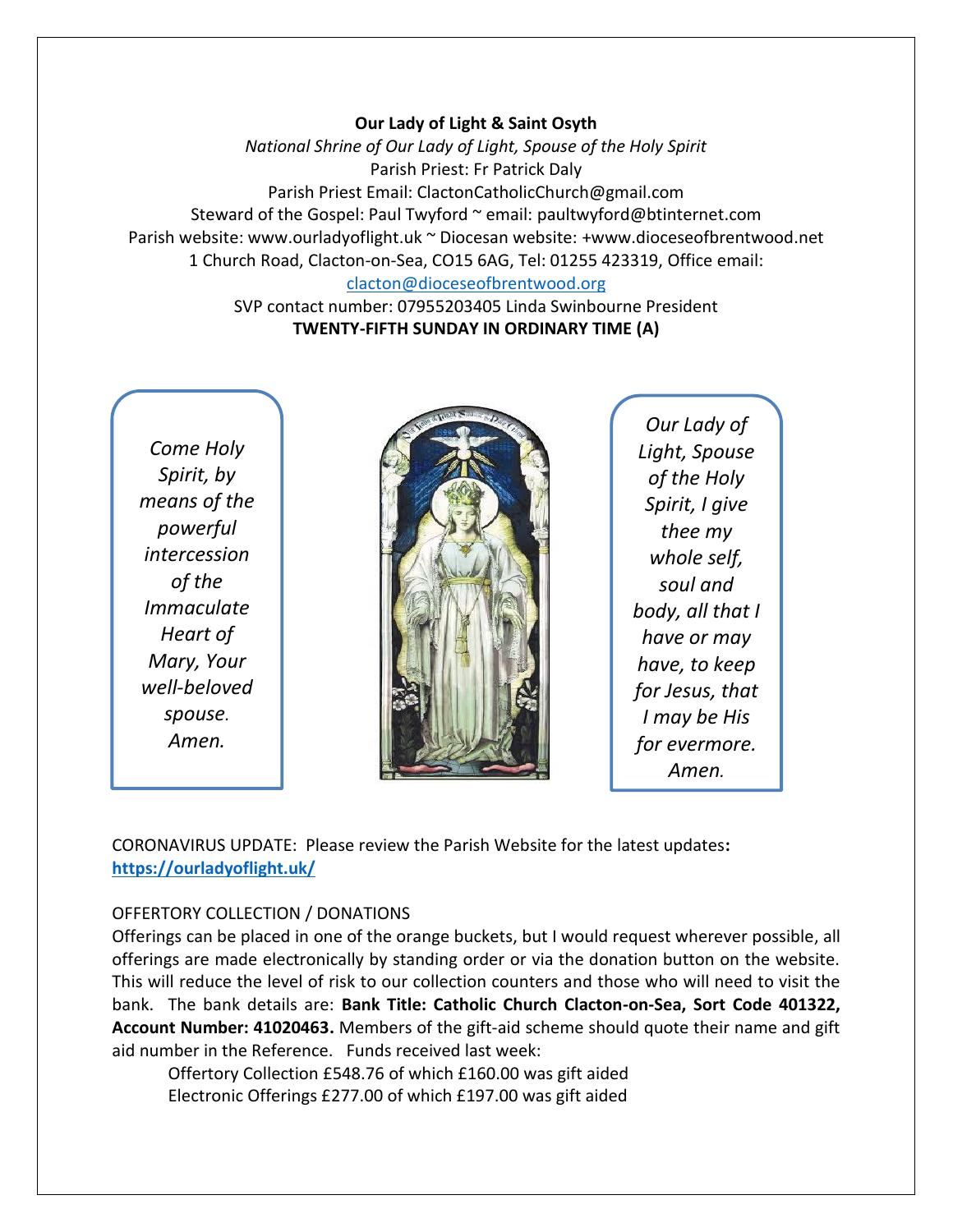SECOND COLLECTION HOLY PLACES: Funds received last week: Second Collection £214.61 of which £10.00 was gift aided.

Thank you for your generosity, for Gift Aiding your offerings, and for your support of the parish. Fr Patrick

RESUMPTION OF PUBLIC MASS: Please follow the instructions of the Church Stewards and allow plenty of time before Mass starts to sanitize your hands and complete registration. Attendance at Mass is restricted to 50 people. **I would, therefore, ask that those who are able to attend Mass in the week to refrain from attending Mass at the weekends to allow others the opportunity.** Thank you for your understanding and co-operation. Fr Patrick.

10.30 SUNDAY FAMILY MASS: With effect from Sunday 27<sup>th</sup> September this Mass will be restricted to Families and young children. This is a temporary restriction whilst we are operating under the COVID 19 Regulations. Thank you for your co-operation and understanding. Fr Patrick.

MESSAGE FROM OUR PARISH SAFEGUARDING OFFICER: Due to Covid 19 restrictions the Safeguarding Administrator at Cathedral House, Antoinette Martin, has begun the task of processing the DBS checks for Our Lady of Light & St Osyth electronically. Antoinette will be contacting individuals, via email, and asking for forms to be completed and returned to her via email. She will also make 'virtual' contact to confirm ID. If you receive an email from Antoinette and are unsure what to do please contact me to discuss further. There are a couple of people who have not supplied email addresses so I will call you individually to discuss a way forward. Please do not post any documents, especially ID documents such as passport or driving licence, to Cathedral House as the office is not yet open. I have supplied a list of all parishioners requiring a DBS so do not worry if you do not hear from Antoinette, it's a long list and she's working through it.

Theresa McCarron - Safeguarding OLOL&SO, Tel: 07824 996677, Email: [Shamrock0808@gmail.com](mailto:Shamrock0808@gmail.com).

FRAUDULENT EMAIL: A parishioner has received an email from a fraudster under the name of Fr Patrick Daly requesting that they purchase and send a £500 google play card for a seminarian undergoing cancer treatment. If you receive one of these emails, please delete it.

SECOND COLLECTION: Education Sunday in support of our Catholic Schools. Please use gift-aid envelopes/black buckets in church. You can also give via the donation button on the website or by a one-off electronic transfer.

FIRST HOLY COMMUNION PROGRAMME 2020/21: We will be commencing the new programme by Zoom in October. Please introduce yourself and your child to me at Mass if you wish to join the programme. **Closing date for applications is Sunday 20th September 2020**.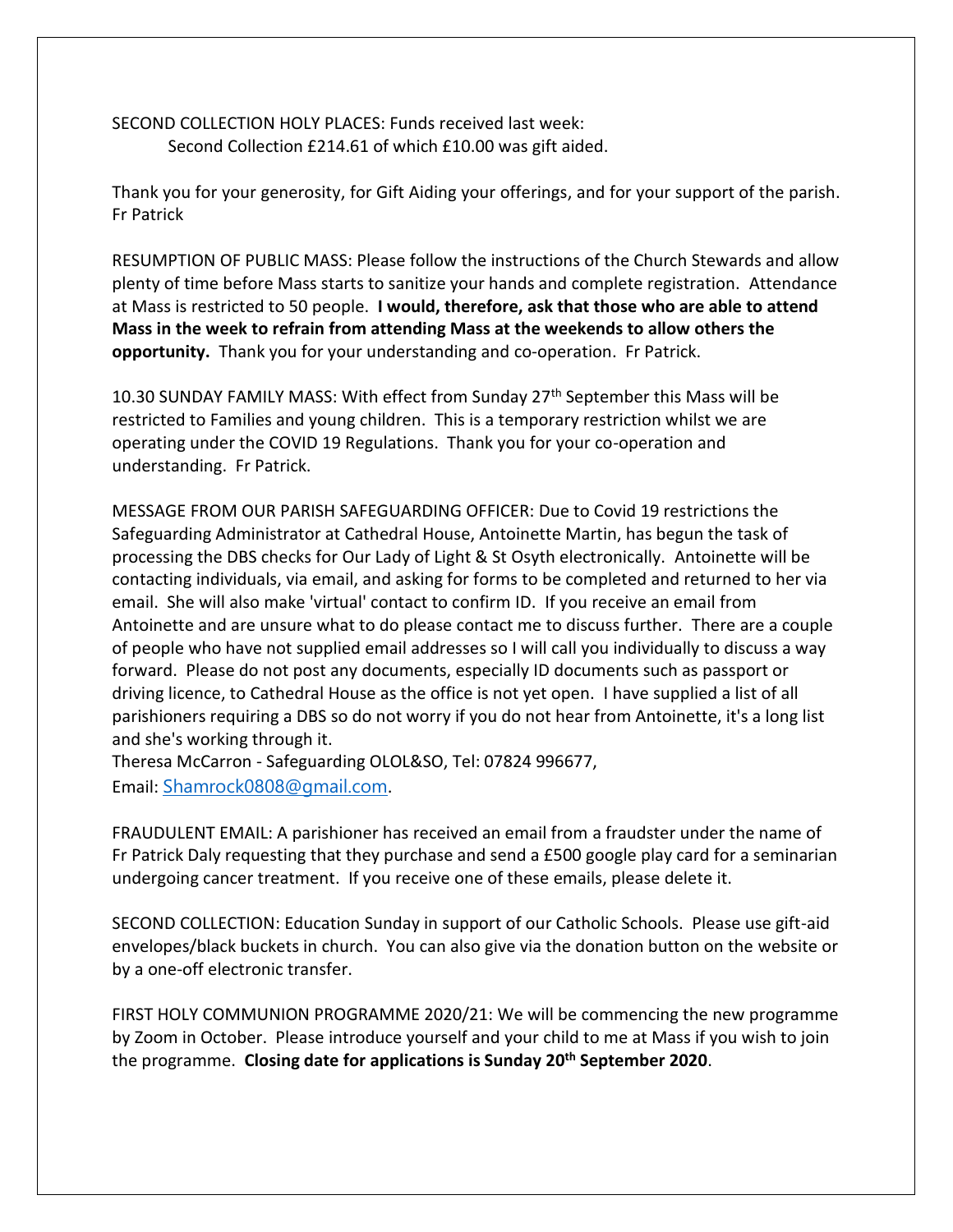CALLING ALL RED BOXES: Manual Matthew, Our Missio Secretary, has requested that any full Red Boxes be handed in at Mass for counting. The Boxes will be returned to the back of the Church for collection.

## **MATTHEW 20: 1-16**

The Gospel from Matthew speaks of God's utter generosity to all. God sent His only Son, Jesus Christ, the 2<sup>nd</sup> person of the Holy Trinity into the world, incarnated into humanity. God became man. He came to live among us in poverty. He died the shameful death of the Cross to reconcile us to God. Jesus Christ died the sacrificial death on the Cross for the forgiveness of our sins. He rose from the dead on the third day and offers us the hope of eternal salvation. We cannot earn our own salvation. There is nothing we can do to justify our salvation. It took the death of God Himself to free us from sin and grant eternal life in Jesus Christ. God offers the wonderful gift of salvation to all who turn to Him and accept His mercy. This is the wonderful truth of our faith. The Gospel today speaks of the workers who come early and late in the vineyard of the Lord. That same generosity is offered to those who seek God's mercy late in life, and to those who have always faithfully followed God faithfully throughout their lives. We are not to be envious of God's generosity. We do not know exactly when our lives will end and we, therefore, need to be always ready to meet God.

We have access to God's mercy through the Church, through the Sacraments, including the reception of the Body and Blood of Jesus Christ in the Holy Eucharist. Christ also instituted the Sacrament of Reconciliation through His Church for the forgiveness of sin, in particular, serious sin. In the Sacrament of Reconciliation, we confess our sins to God, and we receive God's mercy and forgiveness. There is no sin that is excluded from God's mercy. He always welcomes us with joy and compassion, and grants us the peace and knowledge of His forgiveness.

| Saturday 19 <sup>th</sup> September.                                                                      | $9.30$ am.             | MASS: Archbishop Carlo<br>Maria Vigano's Intentions.<br>(Mary)                 |
|-----------------------------------------------------------------------------------------------------------|------------------------|--------------------------------------------------------------------------------|
| Saturday 19 <sup>th</sup> August                                                                          | 11.00 am to 12 noon.   | SACRAMENT OF<br>RECONCILIATION: In the<br>presbytery garden.                   |
| Saturday 19 <sup>th</sup> September                                                                       | 11.00 am to 1.00 pm.   | Church open for private<br>prayer with Exposition of<br>the Blessed Sacrament. |
| Saturday 19 <sup>th</sup> September<br>Vigil Mass of the Twenty-<br>Fifth Sunday in Ordinary<br>Time (A). | $6.00 \,\mathrm{pm}$ . | <b>MASS: Rob Armstead</b><br>Intentions.<br>(D Killen)                         |

## **MASSES WILL BE OPEN TO A MAXIMUM OF 50 PEOPLE IN THE CHURCH**